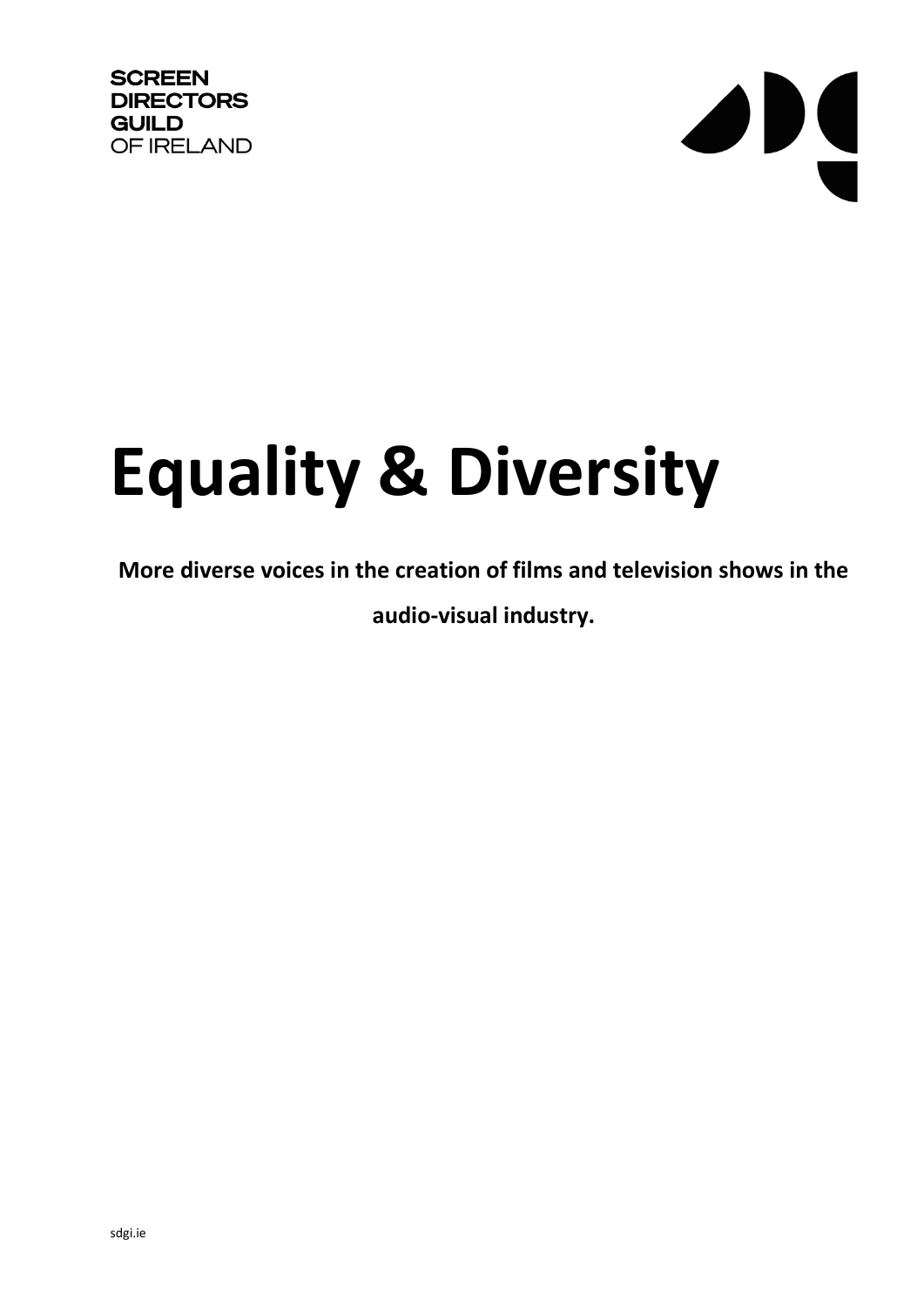*In December 2015, Screen Ireland (SI) announced plans to address the under-representation of women in the Irish screen sector. Five years on Screen Ireland has introduced both strategic and practical initiatives to support its intention to achieve gender parity in funding for directors, writers and producers. There is a growing body of women's voices funded by Screen Ireland today. 2021 has continued to amplify issues like equality and racial injustice amidst a global pandemic. Below are recommendations from the Screen Directors Guild of Ireland for a conversation about further broadening the equality and diversity of storytellers for the screen, in particular directors.* 

#### **A NEW VOICE FOR DIVERSITY**

Earlier this year Screen Ireland recognised the value of director talent in instigating innovative stories for the screen with a new initiative THE VOICE. We believe in the power of THE VOICE as a key tool in diversifying and empowering talent by restructuring the process of filmmaking and putting directors in the centre of development. 50/50 gender balance was achieved in the selection process, with 14 of the 27 projects helmed by female directors. We recommend THE VOICE scheme be continued.

#### **10,000 HOURS**

Many say it takes 10,000 hours to become a master at any skill. Building the 'flying hours' on set for a director is crucial to becoming successful and yet an almost impossible challenge for most directors. The key here we believe is in mentorship. Mentorship provides immediate opportunities to shadow and helps create continuity between directors' projects and increase experience on set and in the edit. It takes a leap of faith for a producer to work with an experienced director and an attached mentor provided that extra support. We recommend TV series in Ireland that are commonly done by one director assign at least one episode to a young female or minority talent.

#### **BUILD COMMUNITY**

Some of the most unique elements of filmmaking lie within the collaboration and convergent areas of creativity, where directors work with producers, writers, commissioning editors etc. as part of a team. Whether in coordinated efforts with like-minded colleagues or informally, the role of an *advocate* can be used to support a director's career. An advocate being a person that helps provide a director with an opportunity or endorsement. It can be that distributor that sees a director's work and champions it, or a positive reference from a colleague that helps a director over that hurdle.